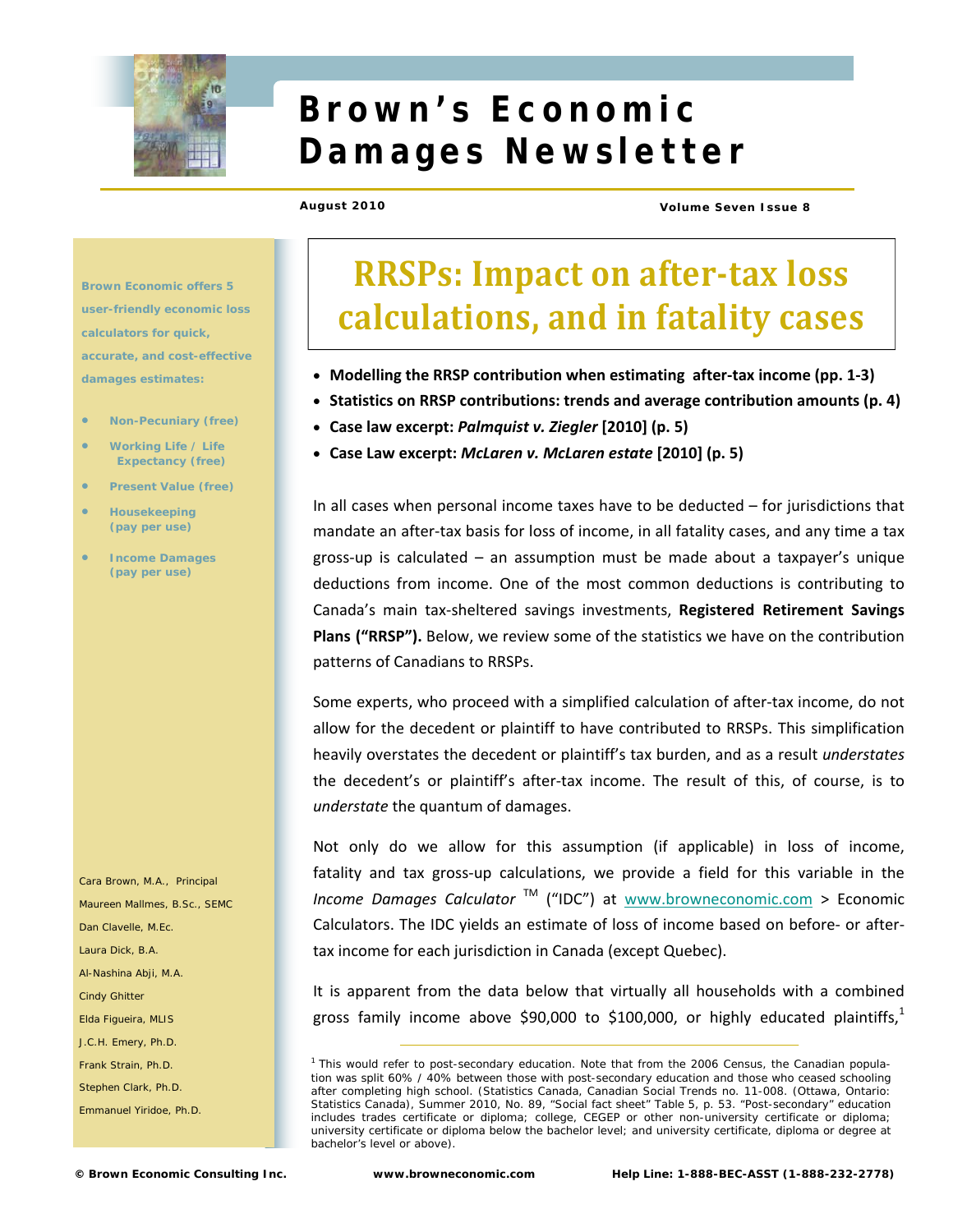choose to contribute to RRSPs. What this also means is that although there may be *some* cause to assume zero contributions while decedents or plaintiffs are young (i.e., under age group 25 to 29), this assumption should be revised in later years to reflect contributions to RRSPs, or to **Registered Pension Plans** ("RPP").<sup>2</sup> Alternatively, *if* the forensic expert can only make a *single* assumption about this deduction from income (i.e., it cannot be changed at later ages), then it is appropriate to assume an RRSP deduction throughout, but at a lower percentage of dollar amount so as to approximate the decedent's or plaintiff's average contribution over his/her working lifetime (i.e., less in the early years and more in the later years).

Some experts argue that assuming RRSP contributions overstates the quantum of damages because it lowers the tax rate of the plaintiff or decedent while working but does not take into account the (possibly higher) tax rate of the plaintiff or decedent once s/he retires and withdraws the RRSPs as retirement income. The problem with this argument is that there is no guarantee that the plaintiff or decedent's tax rate will be higher at this juncture due to RRSP withdrawals; it depends on so many different assumptions that it is, in many cases, too speculative to calculate. For instance, it depends on (a) the other sources of income in the household at retirement;<sup>3</sup> (b) how the spouses divide the income to report for tax purposes; (c) the rate of wealth accumulation of the household's RRSPs and other savings; and (d) the rate of withdrawal from the savings portfolio, to name a few of the main variables. It is also going to vary according to each individual pensioner's non-refundable tax credits, which change after retirement. In particular, it is very difficult to forecast the wealth accumulation in an individual's portfolio due to the different choices people make about investing their retirement income, and the management fees they pay if a third party manages their portfolio.

Thus, to simply argue that *no* RRSP deduction should be taken into account does not accord with the reality of most Canadians in terms of their savings behavior and the data collected by the *Longitudinal Administrative Databank* ("LAD"). The LAD of Statistics Canada used taxfiler data from a 20% sample of T1 tax records for a 22‐year period ending in 2004 to provide measures of RPP coverage, varying by age and sex, and individuals' contributions to RRSPs.<sup>4</sup>

If an expert insists that the RRSP contributions should not be assumed simply because the evidence prior to the incident date is that s/he did not contribute (or *did* contribute but subsequently withdrew some or all of the

 $^2$  Even if it is argued that the plaintiff or decedent in question would not have contributed to RRSPs, it could still be true that s/he would contribute to RPPs – like 37% of the Canadian working population. The RRSP deduction can be used as a crude approximation of the effect on taxable income if the

plaintiff or decedent would have contributed to an RPP (or the employer contributed on their behalf).<br><sup>3</sup> These sources can include Canada Pension Plan ("CPP") retirement benefits (some amount to a maximum of \$11,210 in 20 contribution history); Old Age Security ("OAS") benefits (a maximum of \$6,259 in 2010, but clawed back once income exceeds \$66,733, and zero once income exceeds \$108,214); private pension benefits from company or government employment; investment income; rental income; etc. The non-refundable credits change too after age 65: the age credit and pension credit become applicable, and so could the disability credit or medical expense credits.<br><sup>4</sup> R. Morissette and Y. Ostrovsky, "Pensions and retirement savings of families", *Perspectives in Labour and Income* [Statistics Canada: Winter 2007],

p. 47; T. Wannell, "Public pensions and work", *Perspectives in Labour and Income* [Statistics Canada: Autumn 2007], p. 39.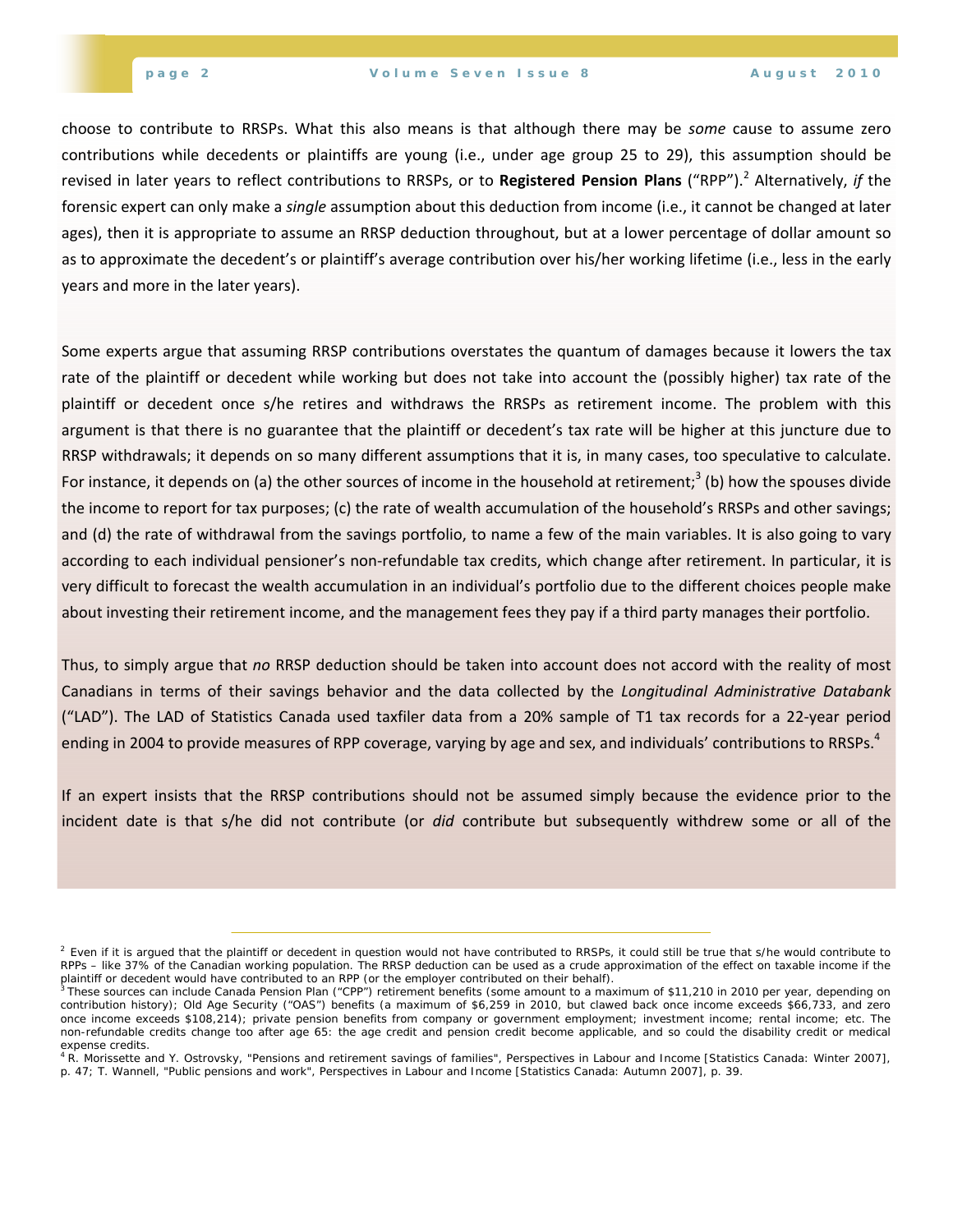contributions), then the better alternative to simply assuming a zero deduction for RRSP contributions is to try to project the total RRSP portfolio the plaintiff or decedent would have accumulated by retirement, and calculate the loss accordingly in the post-retirement period.<sup>5</sup> In other words, the only way to justify a zero RRSP contribution rate during the **working years** (unless the plaintiff's history or demographic characteristics make it unlikely s/he would have contributed to RRSPs or RPPs) is to model the loss of retirement income from making the RRSP contributions in the **retirement years.** This method circumvents the problem of forecasting tax rates due to RRSP contributions during the working years. The difficulty with this exercise, however, aside from being cost prohibitive on most files, is the myriad assumptions the forensic economist would have to make. We have discussed some of these already above:

- (a) the rate of wealth accumulation (i.e., rate of return/interest) inside the RRSP portfolio; $^{\circ}$
- (b) the diversification strategy adopted by the RRSP portfolio owner;
- (c) the performance and fee schedule of the fund manager, if managed by a third party;
- (d) the rate of withdrawal from the RRSP portfolio after retirement;
- (e) the fund owner's other sources of income,<sup>7</sup> especially if the RRSP portfolio value is to be valued after taxes; and
- (f) the life expectancy of the RRSP fund owner.

These theoretical projections *can* be done – many fund managers do them for their clients when advising them of how much to save for retirement while they are working. The difficulty one can see simply from reviewing the variables one has to forecast is that the results can vary radically – since we know at a minimum that the rate of return and the diversification strategy used by the fund manager are going to vary considerably year after year.

Moreover, even when we attempt to do these "retirement portfolio" calculations, our findings in the majority of cases is that the *increase* to any award for loss of income or a family's loss of dependency on income during the **retirement years** (in the form of discounting the annual amounts that will be paid from RRSP portfolio) is far greater than the increase in the award for simply assuming RRSP deductions during the **working years.**<sup>8</sup> In other words, not only does the assumption for RRSP contributions *simplify* the quantum exercise considerably more than making assumptions about (a) to (f) above; it provides a *conservative* approach compared to extrapolating out the plaintiff or decedent's RRSP portfolio after retirement, *and* the RRSP contribution assumption is corroborated by actual taxfiler data in Canada. The latter is what comes next in this newsletter edition.

<sup>&</sup>lt;sup>5</sup> This would still require a RRSP contribution during the working years, but it would be matched with an RRSP withdrawal during the retirement years – and hence the impact on the tax rates would be captured throughout the plaintiff or decedent's life expectancy

 $6$  Some experts argue that this is a non-factor because the forensic expert should simply assume the same discount rate used to calculate the loss of income, dependency and tax gross-up awards. However, because we assume a discount rate that has lower risk (in order to safeguard the plaintiff's

award) and because we do not use the rates earned by portfolio managers, I do not believe this is a reasonable assumption in most cases.<br><sup>7</sup> Even if the RRSP portfolio is not valued on an after-tax basis, the employee's ot saving. As a simple example, an employee who benefits from a company pension plan or group savings plan may choose to save less in his/her RRSP portfolio, as some of their savings are done elsewhere.<br><sup>8</sup> For instance, using a 5% RRSP contribution rate with a 30-year-old male worker, and assuming retirement at age 63, a family's dependency award

would increase by \$21,000 to \$45,000, depending on the rate of wealth accumulation in the RRSP (3.5% to 6.0%).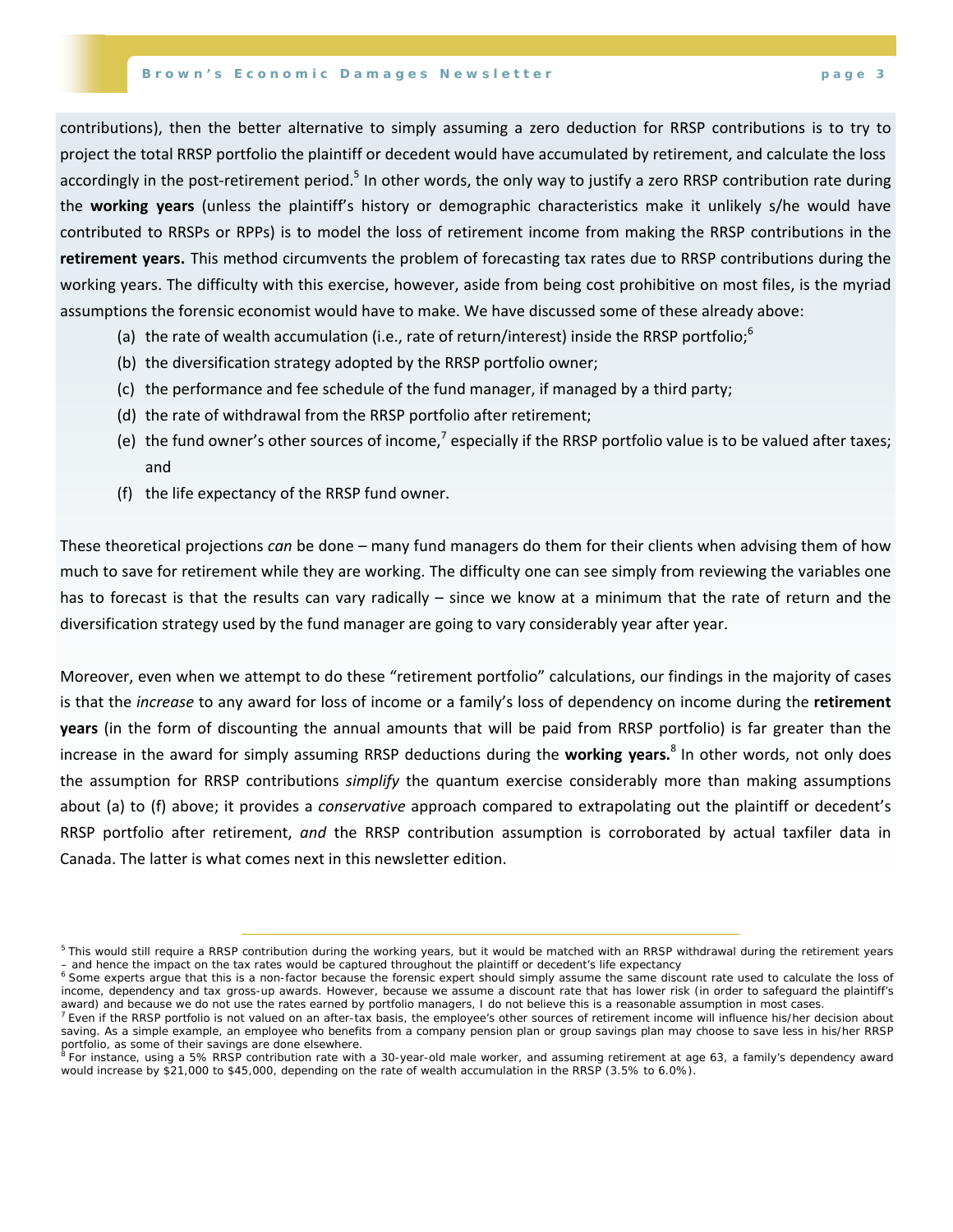### **Statistics about RRSP contributions in Canada**

In 2005, 6 in 10 families held RRSPs, a proportion that increases with age (68% of 45‐54 year olds have RRSPS), income (89% of families with after‐tax income of \$85,000 and over have RRSPs), education (73% of university‐degree holders have RRSPs) and net worth quintile (87% of the top 20% of net worth individuals have RRSPs).<sup>9</sup>

Lower‐income individuals are much less likely to contribute to an RRSP. 4% to 27% of taxfilers in the lowest, second, and third income deciles between 1993 and 2001 contributed to RRSPs, compared to 90 to 95% of taxfilers in the ninth and highest income deciles.<sup>10</sup>

In comparison to RRSP participation, private or government pension plans only cover 37% of the Canadian working population<sup>11</sup> but this coverage increases with age, marital status (for young women and men) and, until 1997, decreased with de-unionization and employment shifts to low-coverage industries.<sup>12</sup>

Average contributions in 2004 to RRSPs varied by gender and age: husbands between the ages 35 to 54 contributed \$2600 versus husbands aged 25 to 34, who contributed \$1600; wives between the ages 35 to 54 contributed \$1200 versus wives aged 25 to 34, who contributed \$800. These contribution rates are across *all* income levels in 2004, however. When we analyze husbands between ages 35 and 54, we see that those in the top 20% of earnings in 2004 contributed \$12,000 to RPPs / RRSPs, ten times higher than those in the bottom 20% of earnings in 2004 (they contributed \$1,300 to RPPs / RRSPs $.13$ 

Only 26% of taxfilers withdrew contributions from 1993 to 2001, $^{14}$  but it took three years after withdrawing to repay the amount, and only one‐quarter of the withdrawers did so. After 5 years, the proportion of "repayees" increased to 33%. Interestingly, almost half of RRSP holders withdrew from their RRSPs in more than one year. Only a quarter of them removed funds in three of the 9 years from 1993 to 2001.

<sup>&</sup>lt;sup>9</sup> W. Pyper, "RRSP Investments", Perspectives in Labour and Income [Statistics Canada: Spring 2008], p. 49 and Table 1.

<sup>&</sup>lt;sup>10</sup> P. Giles and K. Maser, "Using RRSPs before retirement", *Perspectives in Labour and Income* [Statistics Canada: Spring 2005], Table 1.<br><sup>11</sup> P. Gougeon, "Shifting pensions", *Perspectives in Labour and Income* [Statist Table 3 and Chart C.

<sup>13</sup> R. Morissette and Y. Ostrovsky, "Pensions and retirement savings of families", *Perspectives in Labour and Income* [Statistics Canada: Winter 2007], Tables 8 and 9.

<sup>14</sup> P. Giles and K. Maser, "Using RRSPs before retirement", *Perspectives in Labour and Income* [Statistics Canada: Spring 2005], Table 1, Charts A and B.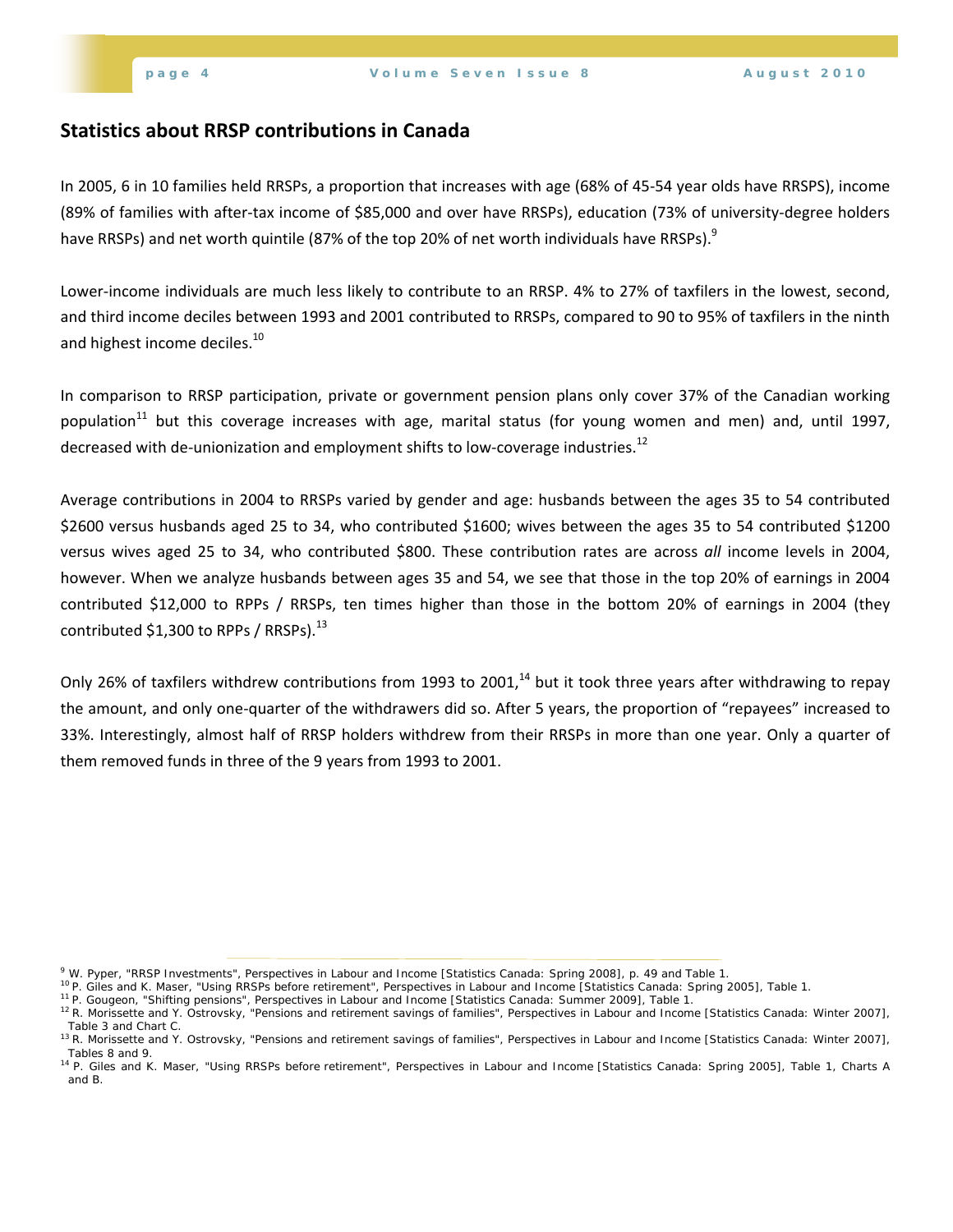Two recent cases, decided in Alberta, accepted the evidence of Cara Brown regarding many different economic assumptions. The excerpts from these cases can be read at:

#### **www.browneconomic.com > Products & Services > BEC Court Testimony**

Click on the case citation on the left‐hand menu to read detailed excerpts from the judgments. The recent cases are:

*Palmquist* **v.** *Ziegler,* **2010 ABQB 337:** fatality case involving a family breadwinner with a spouse and three children. Justice Read made determinations as to which economist's assumption she would accept, then directed that calculations be undertaken using these assumptions. In this case, Read J. accepted Ms. Brown's assumptions with respect to Mr. Palmquist's income as of the date of trial ( $\text{S}81.568$ ):<sup>15</sup> industry-specific productivity growth from Informetrica's forecasts; the real discount rate; unemployment contingency; disability contingency, retirement age; divorce contingency; remarriage contingency; housekeeping hours; health contingency for housekeeping; children's age of independence; and tax gross-up strategy (assuming interest income only).<sup>16</sup> Damages for the family were ultimately assessed at more than \$1 million, not including special damages or legislated amounts. Justice Read determined that CPP survivorship benefits should **not** be deducted from the family's losses, and that the tax gross‐up should be based on the entire claim, not the WCB subrogated amount.

*McLaren* **v.** *McLaren estate,* **2010 ABQB 471:** injury case involving a woman who had been training with an accounting firm to obtain her CGA certification. The judge determined losses for only some of the pre-trial time period; and then determined an annual loss ongoing in the future, based on a  $-20%$  impairment in earning capacity,<sup>17</sup> which Brown Economic calculated in present value terms upon the judgment being issued. In doing so, Sisson J. accepted Ms. Brown's statistics regarding the earning capacity of an accounting professional who is not injured (para. [302]); Ms. McLaren's annual earning capacity as an injured accounting professional based on her income in 2006, 2007 and 2008 (para. [300]); and assumptions with regard to the real discount rate (para. [312]). Sisson, J. awarded amounts for past and future housekeeping losses, based on modifications to the calculations by Brown Economic (paras. [330] and [334])<sup>18</sup> and for psychological treatment based on Brown Economic's calculations (para. [352]) as well as chiropractic treatment for 5 years in the future, once per month (para. [359]). Brown Economic calculated the tax gross‐up based on Sisson, J.'s adoption of Ms. McLaren's annual employment income as estimated by Brown Economic, and further assumptions about her retirement income from CPP and OAS. The total award came to almost \$400,000<sup>19</sup> plus \$173,455 in non‐pecuniary damages; then reduced by 25% for liability on the part of the plaintiff (para. [6]). Sisson, J.'s award was based on his finding of the plaintiff suffering chronic pain and PTSD and a whole body impairment of 24%. Sisson, J. also found that "the plaintiff will not be able to work full‐time on a regularly scheduled basis" (para. [156]), presumably the rationale for the finding of a 20% loss of earning capacity.

<sup>&</sup>lt;sup>15</sup> The decedent's income level was modified by both experts at trial due to additional information from the decedent's employer that was provided during the trial.

<sup>&</sup>lt;sup>16</sup> The one assumption that Justice Read did not agree with was our assumption of a 5% annual RRSP contribution rate for the 29-year-old decedent, which appeared to be mainly due to Mr. Palmquist's decision to withdraw his RRSP contributions in 2000 and 2001. This may have been related to the birth of the Palmquist family's twins in 2002. On one hand, this may have been prudent, given the research we now have on the slow repayment rate for Canadians who withdraw from their RRSPs (only 25 to 33% repay the amounts in 3 to 5 years, respectively). On the other hand, a better assumption for us to have made might have been to assume 0% RRSP contributions until age 40, and assume a 5% contribution rate to RRSP thereafter. We have modified our software to allow contribution rates that vary by age.

<sup>17</sup> Interestingly, the -20% impairment that Sisson, J. used to assess Ms. McLaren's annual loss of earning capacity is consistent with the -21% "mild" impairment for females based on the 2001 PALS ("Participation and Limitation Activity Survey") calculated in C.L. Brown and J.C.H. Emery, "The Impact of Disability on Earnings and Labour Force Participation in Canada: Evidence from the 2001 PALS and from Canadian Case Law", *Journal of Legal Economics*, Vol. 16, no. 2, April 2010; p. 19 and Table 6, p. 46.

<sup>&</sup>lt;sup>18</sup> Sisson, J. noted in para. [330] that the amounts Brown Economic had calculated for Ms. McLaren's loss of housekeeping capacity were based on replacement services at 2 hours per week; he then awarded Ms. McLaren loss of housekeeping using 1 hour per week in para. [334]. (334].

assumptions in the judgment.